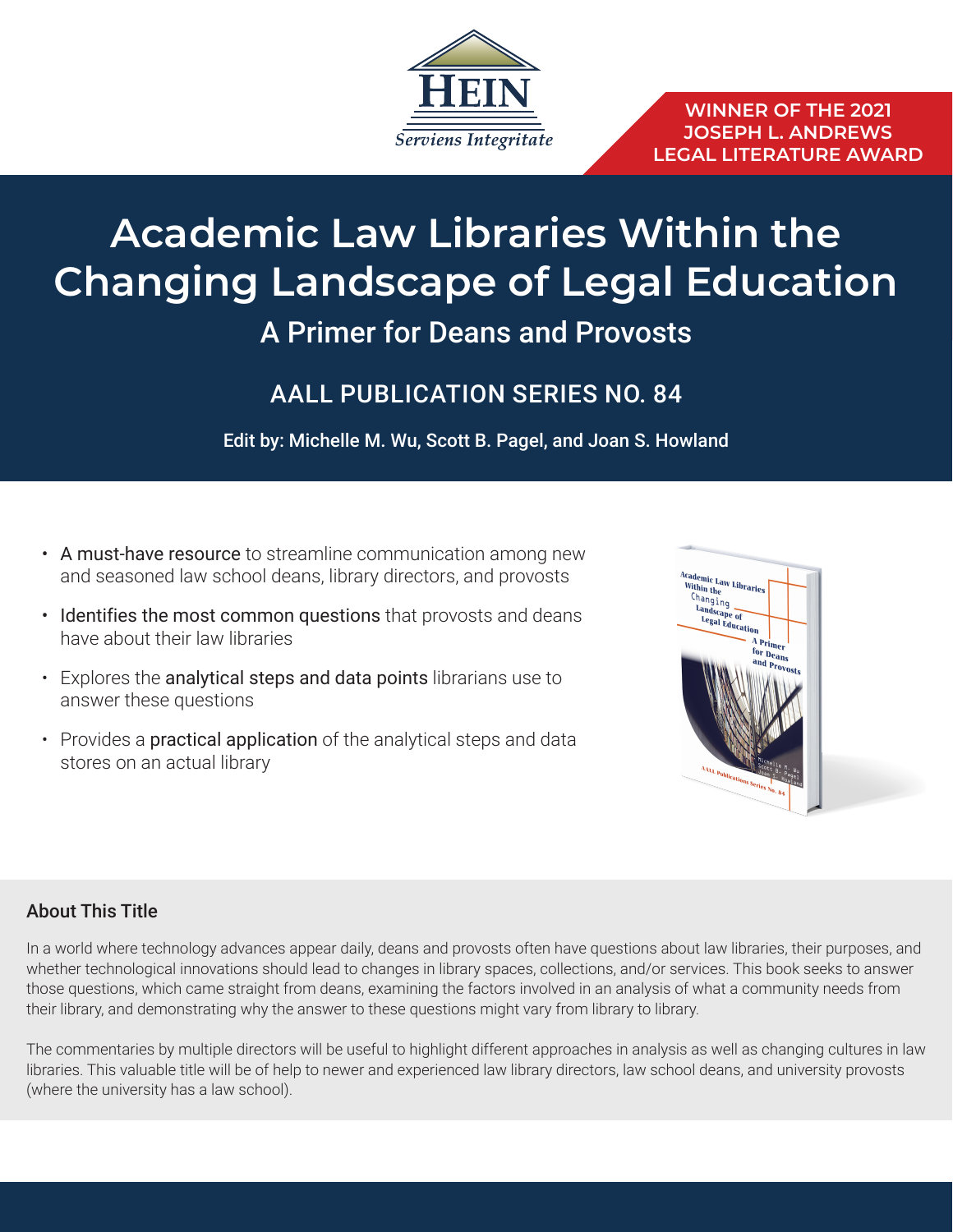### About the Editors

Michelle M. Wu is the Associate Dean for Library Services and Professor of Law at the Georgetown University Law Center. She has more than 20 years of experience in law schools, not only in law libraries but also serving as Senior Vice Dean for Academic Affairs while at Hofstra Law School, overseeing all operations except development, and as Associate Dean for Administration and Finance and Director of Law Center Human Resources at Georgetown Law. She has authored and edited multiple publications on leadership and management and has provided leadership training for prospective directors and associate deans for years.

Scott B. Pagel is the Library Director of the Jacob Burns Law Library, Associate Dean for Information Services, and Professor of Law at the George Washington University. He has worked in academic law libraries since 1977. Before becoming director of the Burns Law Library in 1993, he was director of the law library and an associate professor at the University of Oklahoma. He also has served as the assistant law librarian at Columbia Law School and as the public services librarian at Golden Gate University. He is active in the American Association of Law Libraries and has written articles on law library management issues, legal bibliography, labor law research, and immigration law research. He served on the Accreditation Committee of the ABA Section on Legal Education & Admissions to the Bar from 2006 to 2012, and on its Standards Review Committee from 2012 to 2018, including two years as its chair from 2014 to 2016.

Joan S. Howland is the Roger F. Noreen Professor of Law and Associate Dean for Information and Technology at the University of Minnesota's Law School. She is active in the American Bar Association and served as a member of the ABA Accreditation Committee from 2001 to 2006. Professor Howland served as a member of the Council of the ABA Section on Legal Education & Admissions to the Bar from 2007 through 2016, serving as the 2014–5 Chair of the Council. Professor Howland currently serves as the Section on Legal Education & Admissions to the Bar delegate to the ABA House of Delegates, the policy-making body of the ABA. She has served as Chair of the ABA Committee on Libraries and as Chair of the Association of American Law Schools Committee on Law Libraries and Technology. She is a member of the American Law Institute and serves on the ALI Advisory Group on Electronic Publishing. Professor Howland has served as a member of the Editorial Board of the American Journal of Legal History. She is recognized for her work in legal education, legal history, law and technology, American Indian Law, legal research, and law librarianship. She teaches American Indian Legal History and a seminar on Magna Carta and the Evolution of Anglo-American Law. In 1996, she received the Roger F. Noreen Chair at the Law School. Professor Howland also has taught Law and Business at the Carlson School of Management at the University of Minnesota.

#### **Contributors**

#### Elizabeth G. Adelman

Director of the Charles B. Sears Law Library and Vice Dean for Legal Information Services University at Buffalo.

#### Casey Duncan

Associate Dean for Legal Information Services and Assistant Professor of Law in Residence University of Alabama School of Law.

#### Catherine Dunn

Director of the Westminster Law Library and Professor of the Practice of Law University of Denver Sturm College of Law.

#### Darin K. Fox

Associate Dean for the Law Library and Information Technology University of Oklahoma College of Law.

#### Darcy Kirk

Associate Dean for Academic Affairs, Associate Dean for Library and Technology and Distinguished Professor of Law University of Connecticut School of Law.

#### Anne Klinefelter

Director of the Law Library and Professor of Law University of North Carolina School of Law.

#### George H. Pike

Director of the Pritzker Legal Research Center and Senior Lecturer Northwestern University School of Law.

#### Janet Sinder

Director of Library and Professor of Law Brooklyn Law School.

#### Carol A. Watson Director of the Law Library

University of Georgia School of Law.

*We would like to express our deepest appreciation to the authors who contributed to this volume as their collective experience and wisdom is what makes the content useful and timely. Thank you also to the many law school deans who provided common questions and wise counsel at the outset of this project. We would like to also recognize Katrina Kleck and the Georgetown University Law Library's Research Department for their expert Bluebooking experience.*

—Michelle M. Wu